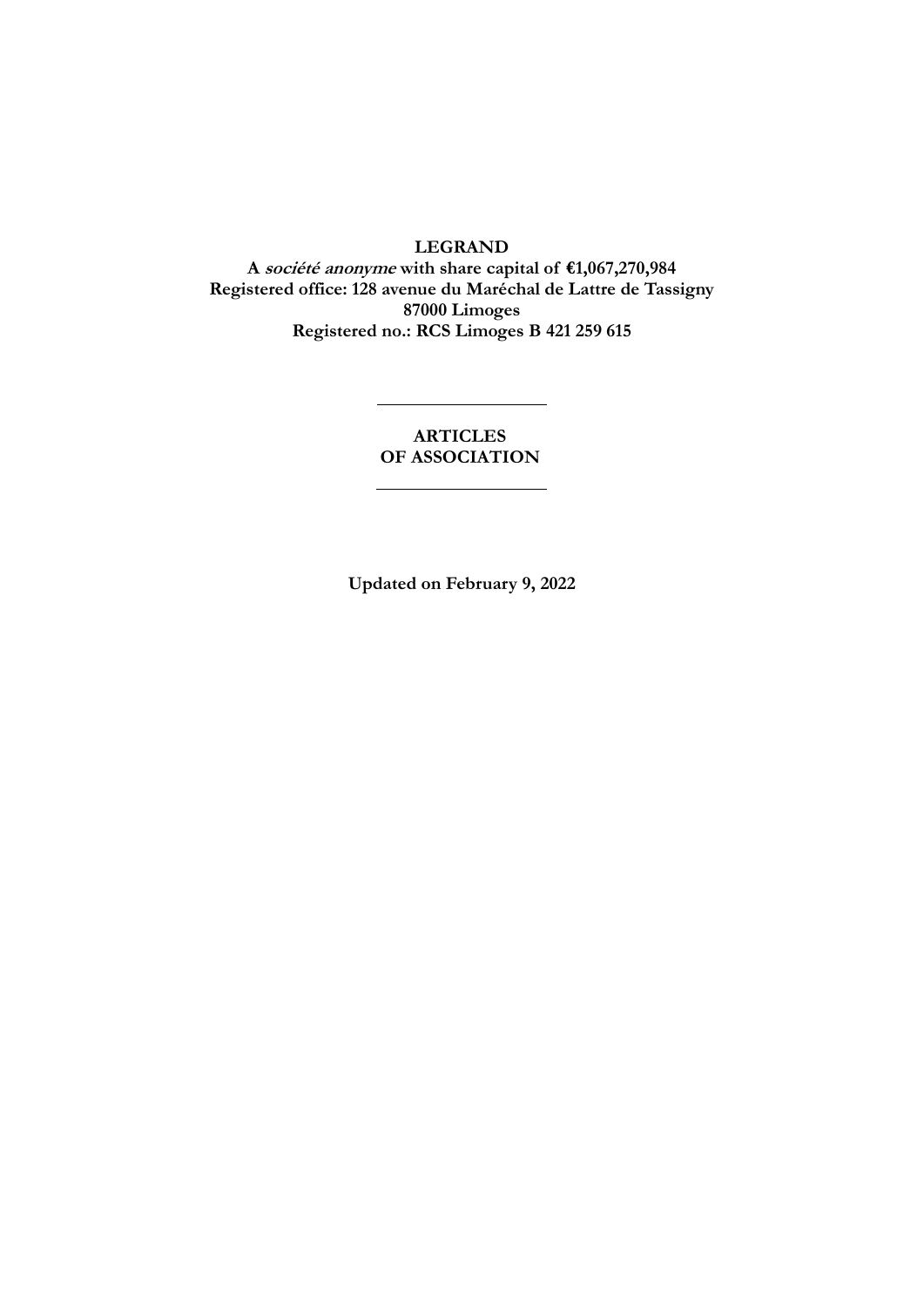## **ARTICLES OF ASSOCIATION**

## **ARTICLE 1 FORM**

The Company is incorporated as a *société anonyme*. It is governed by current laws and regulations and by these Articles of Association.

The Company was originally incorporated as a *société anonyme*. It was then converted into a *société par actions simplifiée* by the Extraordinary General Meeting dated 5 December 2001. It was once again converted into a *société anonyme* by a unanimous decision of the shareholders dated 4 November 2002.

# **ARTICLE 2 CORPORATE OBJECT**

The object of the Company, directly or indirectly, in all countries, is:

- to purchase, subscribe, sell, own or transfer shares or other negotiable securities in any companies,
- to provide any services, particularly in the areas of human resources, information technology, management, communication, finance, law and marketing, and to make purchases for its subsidiaries and direct or indirect investments,
- and generally, to enter into any transactions, whether of a financial, commercial, industrial or private nature, and whether relating to real or personal property, which may be directly or indirectly associated with the corporate object set out above and with any similar or connected objects, and which are such as may directly or indirectly promote the objectives of the Company and its growth, development or corporate assets.

# **ARTICLE 3 COMPANY NAME**

The name of the Company is: Legrand.

## **ARTICLE 4 REGISTERED OFFICE**

The registered office is situated at 128, Avenue du Maréchal de Lattre de Tassigny, 87000 Limoges.

The registered office may be transferred to any other place in accordance with current legal provisions.

## **ARTICLE 5 TERM**

The term of the Company was 99 years with effect from the date of its registration at the Commercial and Companies Registry. The term of the Company was extended by 99 years on 24 February 2006, and the Company is now incorporated until 24 February 2105, unless dissolved early or further extended.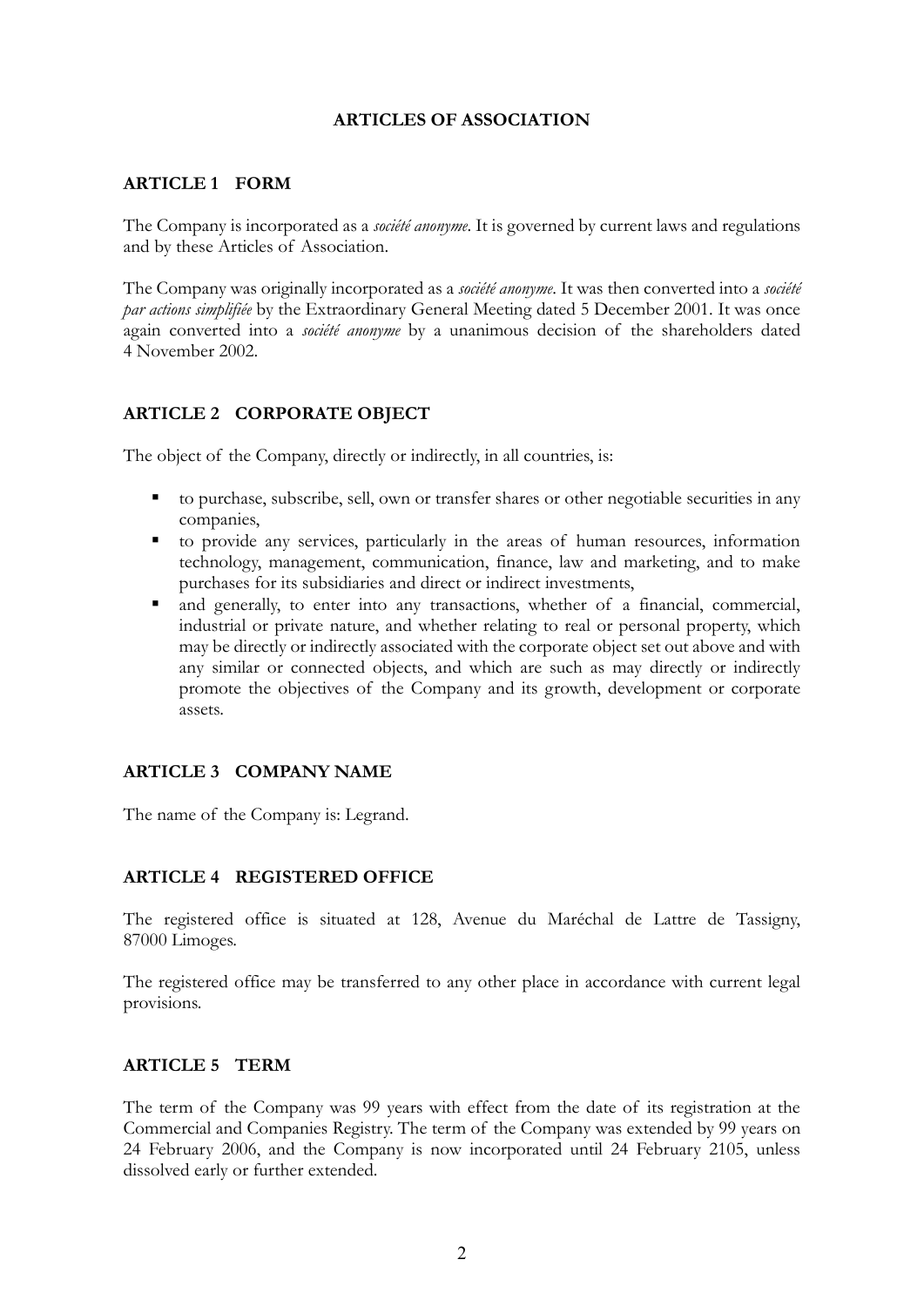# **ARTICLE 6 AUTHORISED SHARE CAPITAL**

The authorised share capital is  $\epsilon$ 1,067,270,984. It is divided into 266,817,746 shares with a nominal value of four euros ( $64$ ) each, fully paid-up and all of the same class.

The authorised share capital may be increased or reduced in accordance with the applicable legal and regulatory provisions. The Extraordinary General Meeting may also decide to divide or consolidate the shares.

# **ARTICLE 7 SHARES**

## **7.1 Form of shares**

Subject to any legal or regulatory restrictions, fully paid-up shares may either be registered or bearer shares, at the shareholder's election.

They shall be registered in an individual account in accordance with the terms and conditions provided by the applicable legal and regulatory provisions.

## **7.2 Transfer of shares**

Shares shall be freely negotiable and may be transferred from one account to another in accordance with the legal and regulatory provisions.

## **7.3 Payment for shares**

In the event that new shares are not fully paid-up at the time of their issue, cash calls will be made on dates determined by the Board of Directors, with 15 days' notice, by means of announcements inserted in one of the legal announcements journals in the place where the registered office is situated, or by registered letter with proof of receipt requested.

Every payment in respect of shares subscribed for will be recorded in the form of a note inserted in the registered account opened in the name of the subscriber concerned.

Any late payment shall automatically incur interest payable to the Company at the legal interest rate with effect from its due date, without the necessity for any formal notice or legal claim, and without prejudice to any personal action that the Company may bring against the defaulting shareholder and any enforcement measures provided by law.

## **7.4 Rights to company assets**

Every share shall confer rights of ownership in identical proportions in respect of the Company's assets and upon the division of profits and liquidation surpluses, subject to the creation of preference shares.

## **7.5 Indivisibility, legal and beneficial ownership, inheritance**

Shares shall be indivisible as regards the Company, which shall therefore recognise only one owner per share. Joint owners must be represented by a single person as regards the Company. In the event of separation of the legal and beneficial ownership of a share, the voting right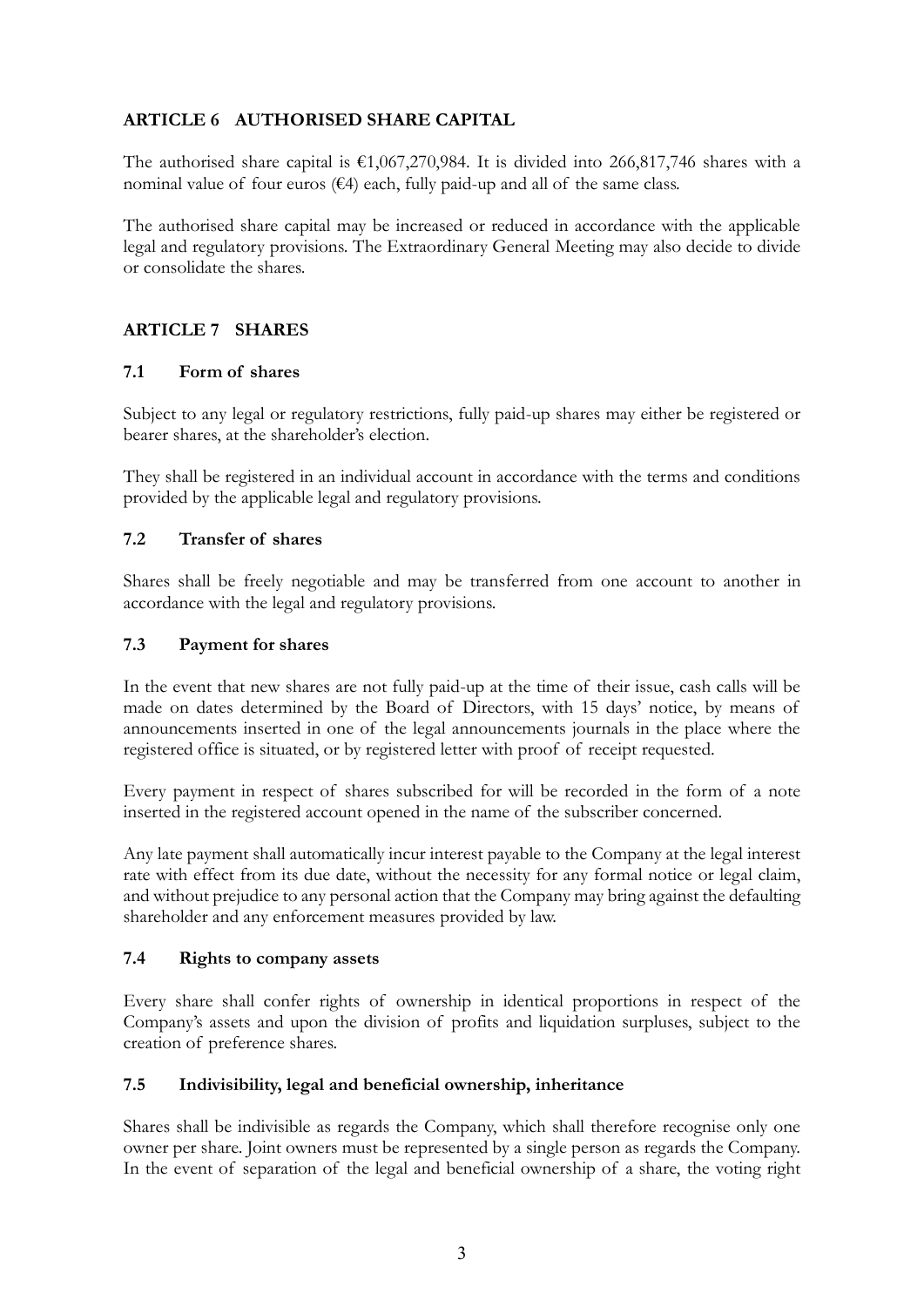attached thereto shall belong to the beneficial owner for Ordinary General Meetings and to the legal owner for Extraordinary General Meetings.

A shareholder's heirs, creditors, agents or assigns shall not be entitled on any grounds whatever to attach the goods and assets of the Company, to apply for their distribution, or to interfere in any way whatever in the Company's administration.

In order to exercise their rights, they must rely on the Company's balance sheet and on the decisions of the General Meeting.

# **7.6 Exercise of a right**

Whenever it is necessary to own several shares to exercise any right, and particularly in the event of the conversion or allocation of shares by way of transactions such as capital consolidations, increases or reductions, whether in cash or by the incorporation of reserves or by way of merger or in any other manner, owners of individual shares or shares whose number is lower than that required shall not have any rights against the Company. In such circumstances shareholders must make their own arrangements to purchase, sell or group together the necessary number of shares or rights.

# **ARTICLE 8 IDENTIFICATION OF SHAREHOLDERS**

# **8.1 Procedure for identification of shareholders**

The Company shall keep itself informed of the composition of the body of shareholders under the conditions provided by law.

In this respect, the Company shall use all legal measures provided for the identification of the owners of securities conferring an immediate or future right to vote at its shareholders' meetings.

# **8.2 Share ownership thresholds**

In addition to the legal provisions applicable in this area, any natural or legal person that directly or indirectly (including through a company controlled within the meaning of Article L. 233-3 of the Commercial Code), alone or in concert, and in any way whatever, comes to hold 2% of the share capital or voting rights (the total number of voting rights to be used as the denominator being calculated on the basis of all the equities to which voting rights are attached, including equities whose voting rights have been suspended) must inform the Company of this by registered letter with proof of receipt requested addressed to the registered office, within a period of four stock exchange days from the date this threshold is attained, independently of the date of registration of such shares in any account, and must specify the total number of shares and securities giving access to the share capital and the number of voting rights that are owned, directly or indirectly, alone or in concert. Notice must be given in the same manner and within the same period when a holding is reduced to below this  $2\%$  threshold.

Above this threshold of 2%, any further increase or decrease in the holding by an amount of 1% of the share capital and voting rights must also be declared in the manner provided above.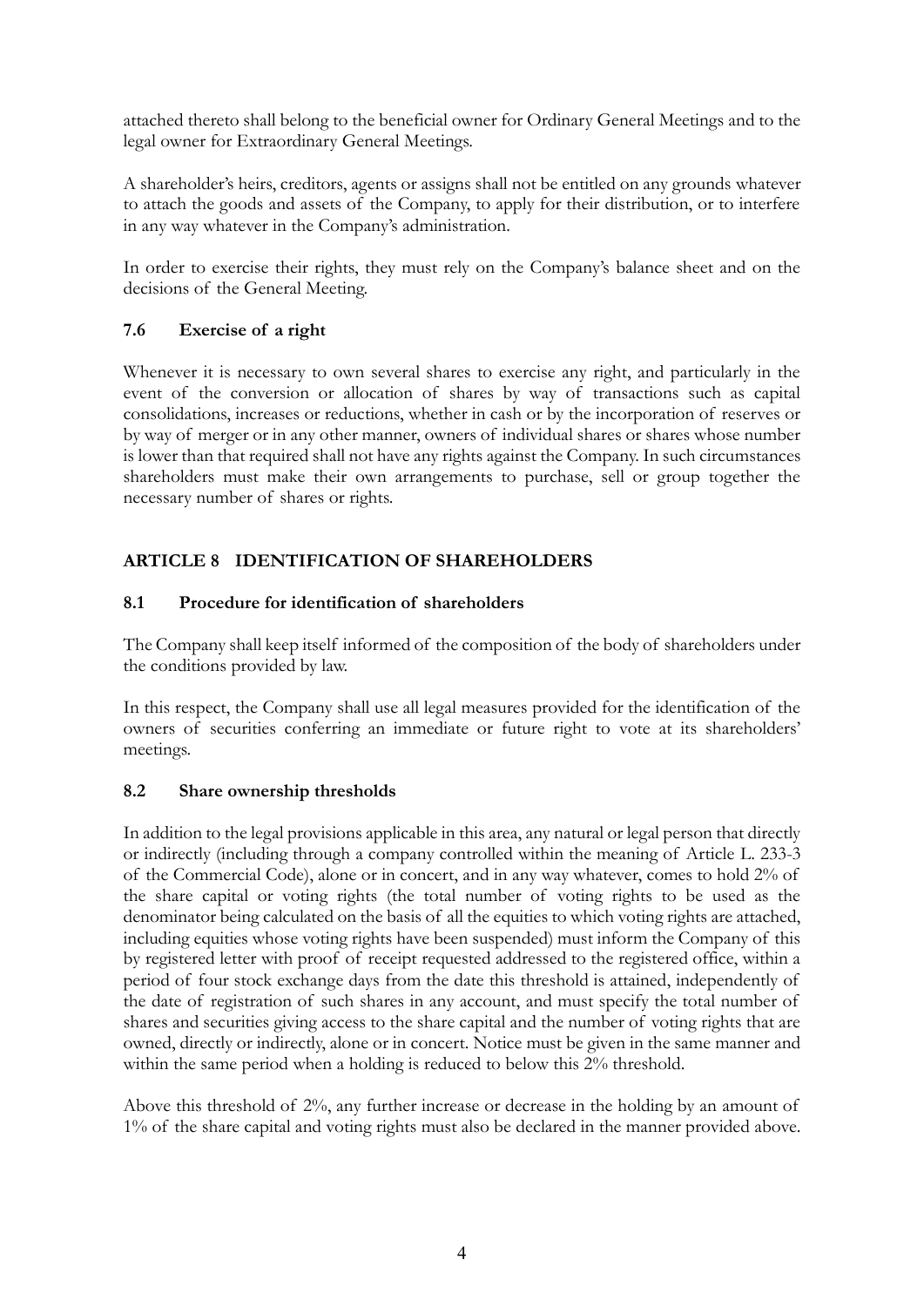In the event of non-compliance with the notice obligations referred to in this Article 8.2, and on the request, noted in the minutes of a General Meeting, of one or more shareholders owning at least two per cent (2%) of the share capital or voting rights, any shares in excess of the fraction that ought to have been declared shall be stripped of their voting rights and the defaulting shareholder shall not be entitled to exercise them or assign them for any General Meeting taking place until the expiry of a period of two years following the date on which such notice is properly served.

# **ARTICLE 9 BOARD OF DIRECTORS**

## **9.1 Directors appointed by the General Meeting of shareholders**

The Company shall be administered by a Board of Directors comprising no less than three and no more than 18 members, subject to the exception provided by law in the event of merger.

Subject to the legal exceptions, every Director must be the owner of at least five hundred (500) registered shares throughout his term of office.

Directors have a three (3)-year term of office. It expires at the end of the Ordinary General Meeting of Shareholders convened to consider the financial statements for the previous financial year and held in the year in which their term of office expires. Directors may always be reappointed for consecutive terms.

When the legal conditions are met, the Board of Directors may appoint Directors on a temporary basis for the remainder of the term of office of their predecessor. By law, temporary appointments shall be subject to ratification by the next Ordinary General Meeting.

No natural person over 70 years of age may be appointed as a member of the Board of Directors if his appointment has the effect of increasing the number of members of the Board of Directors in excess of that age to more than one third of the total number. If during their term of office, the number of members of the Board of Directors over 70 years of age becomes more than one third of the total number, the oldest member of the Board of Directors shall be deemed to have resigned at the end of the Ordinary General Meeting of shareholders called to approve the accounts for the previous financial year and held in the year in which the said age limit is attained.

## **9.2 Directors representing employees**

In accordance with article L. 225-27-1 of the French Commercial Code, the Board of Directors shall also include one or two Directors representing employees, appointed by the Central Workforce and Economic Committee.

If the number of Directors appointed by the General Meeting of Shareholders is eight or fewer, one Director representing employees shall be appointed. If the number of Directors appointed by the General Meeting of Shareholders is above eight, two Directors representing employees shall be appointed.

The number of members of the Board of Directors to be taken into consideration for purposes of determining the number of Directors representing employees shall be assessed on the day of appointment of the Director(s) representing employees. Where applicable, any Directors elected by employees pursuant to article L. 225-27 of the French Commercial Code and any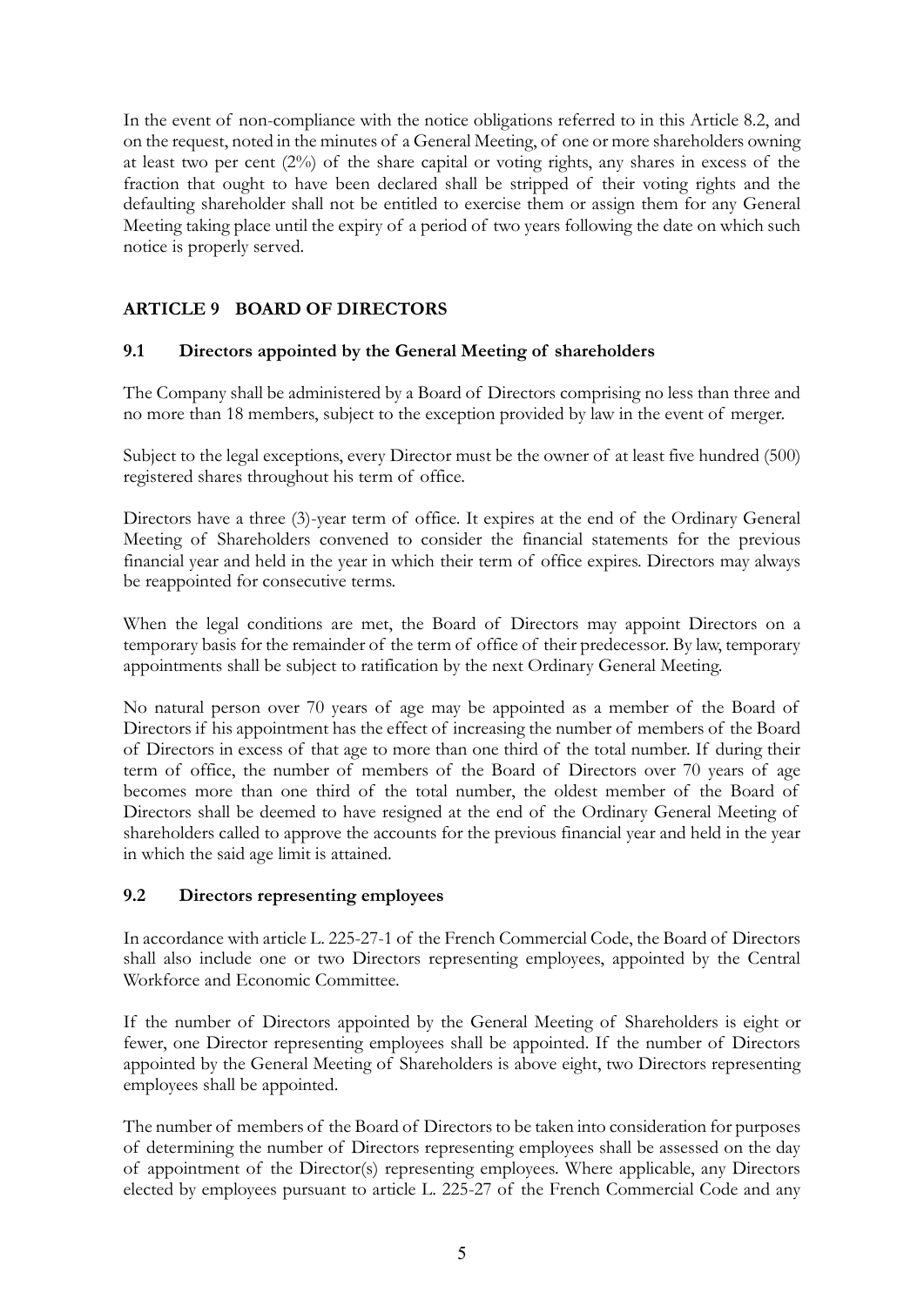Directors representing employee shareholders appointed under article L. 225-23 of the French Commercial Code shall not be taken into account in this respect.

In accordance with article L. 225-28 of the French Commercial Code, the appointed Director(s) shall have held an employment contract with the Company or one of its direct or indirect subsidiaries with its head office located on French territory, for at least two years preceding their appointment.

For the avoidance of doubt, it is specified that failure to appoint a Director representing employees in accordance with the law and this article, for whatever reason, shall not affect the validity of deliberations of the Board of Directors.

The Director representing employees has a three (3)-year term of office expiring at the end of the Ordinary General Meeting of Shareholders convened to consider the financial statements for the previous financial year and held in the year in which that Director's term of office expires.

If the number of Directors appointed by the General Meeting of Shareholders falls to eight or fewer, the terms of both Directors representing employees shall continue for the remainder of their regular duration.

If, subsequent to a General Meeting of Shareholders, the number of Directors appointed by the General Meeting of Shareholders becomes more than eight, the Central Workforce and Economic Committee shall appoint a second Director to represent employees within six (6) months at the most of said General Meeting.

In the event of a vacancy due to death, resignation or dismissal, or any other cause whatsoever, affecting a Director representing employees, the vacancy shall be filled in accordance with the provisions of article L. 225-34 of the French Commercial Code. Pending the replacement of the Director representing employees the Board of Directors may validly meet and deliberate.

As an exception to the rule provided in article 9.1. of these Articles of Association for Directors appointed by the General Meeting of shareholders, Directors representing employees shall not be subject to an obligation to hold a minimum number of shares.

If the Company should come no longer to be subject to the obligation outlined in article L. 225-27-1 of the French Commercial Code, the term of the Director(s) representing employees shall terminate at the close of the meeting during which the Board of Directors shall have established that the Company no longer falls within the scope of article L. 225-27-1 of the French Commercial Code.

Subject to the provisions of this article and of the law, Directors representing employees shall enjoy the same status, the same powers and the same responsibilities as Directors appointed by the General Meeting of shareholders.

Directors representing employees shall not be taken into consideration for purposes of determining the minimum and maximum number of Directors provided in article L. 225-17 of the French Commercial Code, nor for enforcement of the provisions of section 1 of article L. 225-18-1 of the same.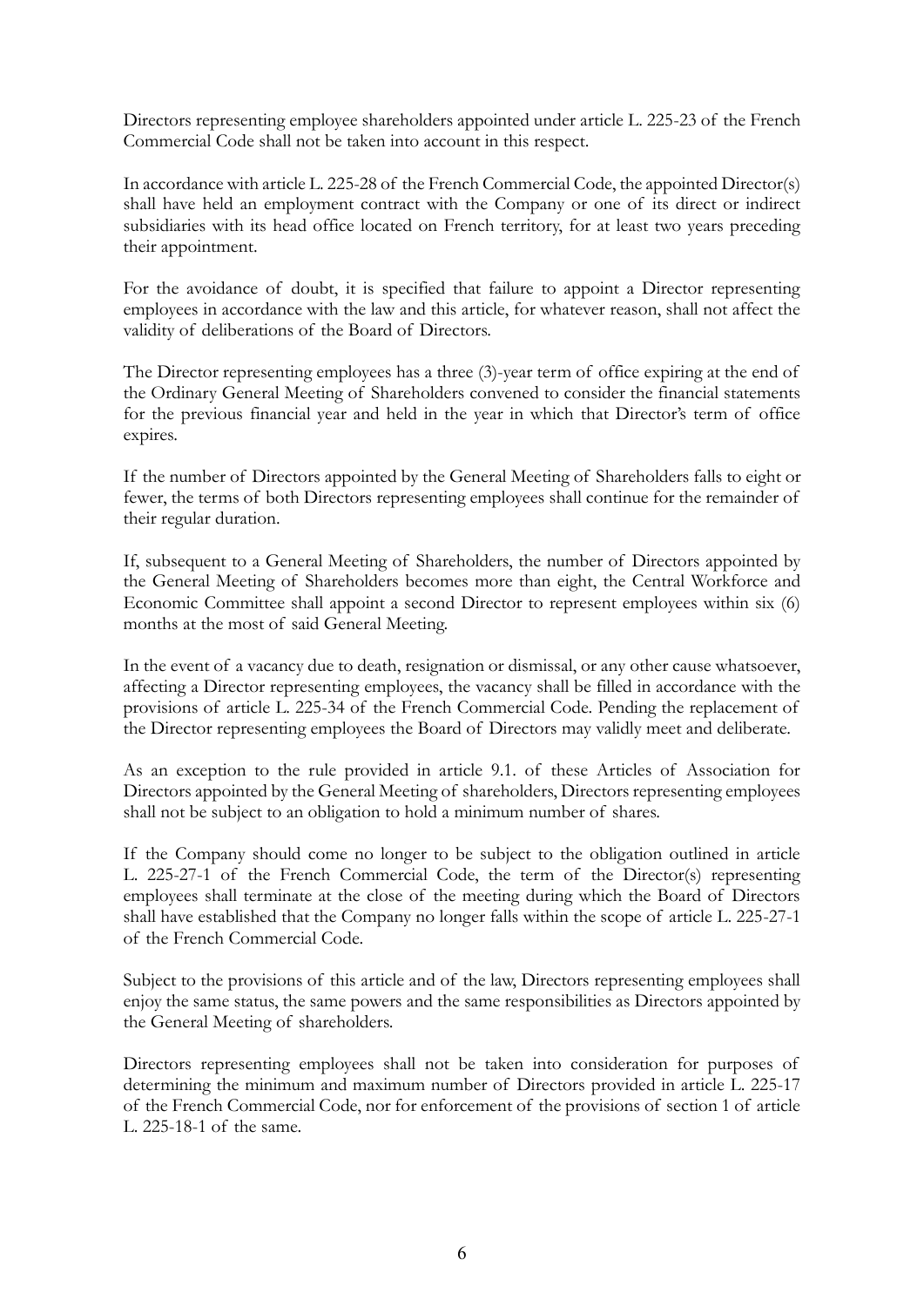# **9.3 Chairmanship of the Board of Directors**

The Board of Directors shall elect a Chairman from among its members, who must be a natural person of less than 65 years of age at the time of his appointment. When the Chairman attains that age limit, he shall automatically be deemed to have resigned at the end of the Ordinary General Meeting called to approve the accounts for the previous financial year and held in the year in which the said age limit is attained.

The Chairman may be re-elected.

The Chairman of the Board of Directors shall organise and direct its work and report thereon to the General Meeting. He shall ensure the proper running of company bodies and in particular, shall satisfy himself that the Directors are in a position to carry out their duties.

The remuneration of the Chairman shall be determined by the Board of Directors.

The Board may appoint a Vice-Chairman who shall replace the Chairman in the event that the latter is prevented from acting. The Vice-Chairman shall be subject to the same age limit as the Chairman.

## **9.4 Notice of meetings of the Board of Directors**

The Board of Directors shall meet as often as the interests of the Company require.

The Directors shall be called to meetings of the Board of Directors by its Chairman, or failing that, by the Vice-Chairman, or in the cases provided for in the Board of Directors' Regulations, by the Lead Director.

The Chief Executive Officer may also ask the Chairman to call a meeting of the Board of Directors to consider a particular agenda.

Whenever the Board has not met for more than two months, at least one third of the members of the Board of Directors may ask the Chairman to call a meeting of the Board to consider a particular agenda.

The Chairman must comply with requests made to him pursuant to the foregoing paragraphs.

Subject to the provisions of the foregoing paragraphs, the agenda shall be settled by the Chairman and may, where necessary, be settled only at the time of the meeting.

Notices of meetings shall be issued by any means including verbally, and meetings may take place at the registered office or at any other place indicated in the notice of meeting, whether in France or abroad.

## **9.5 Conduct of meetings of the Board of Directors**

Decisions shall be taken under the conditions as to quorum and majority provided by law. In the event of a tied vote, the Chairman of the meeting shall have a casting vote.

Save insofar as this possibility is excluded by law, the Board of Directors may provide in its internal regulations for Directors to take part in meetings by such means of videoconferencing or telecommunication as enable them to be identified and participate effectively, in which case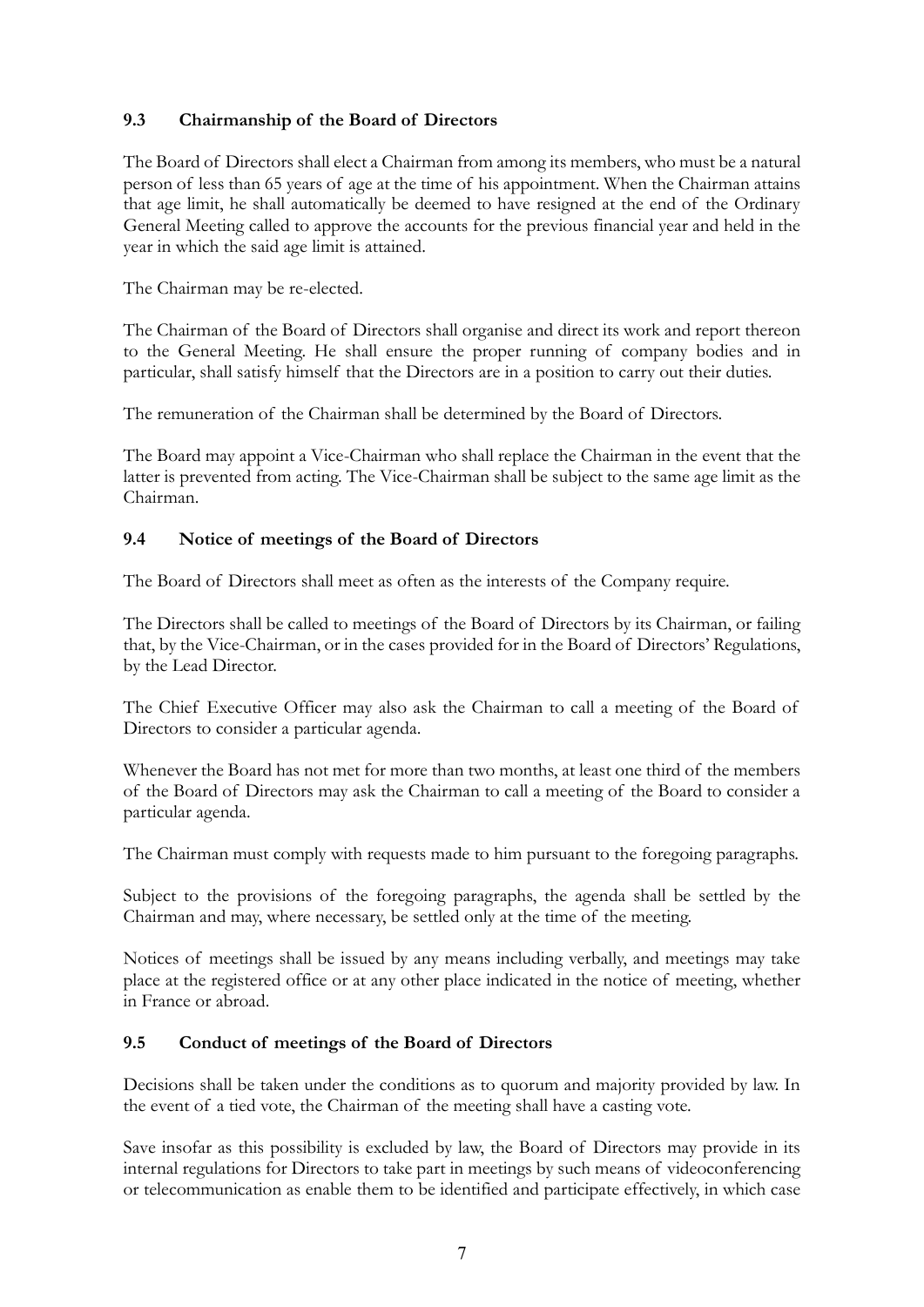they shall be deemed to be present for the purposes of calculating the quorum and majority, in accordance with the applicable regulatory provisions.

The Board may appoint a Secretary who may or may not be a shareholder or a member of the Board.

The Board of Directors may adopt, by written consultation of the directors, decisions falling under the remit of the Board of Directors as referred to in article L. 225-37(3) of the French Commercial Code. The arrangements for adopting decisions taken through written consultation shall be established by the Board of Directors' internal rules.

# **9.6 Powers of the Board of Directors**

The Board shall determine the Company's business strategy and ensure that it is implemented, in accordance with its corporate interest, taking into account the social and environmental issues relating to its activities. Subject to powers specifically granted to shareholders in General Meetings of shareholders and within the scope of the corporate purpose, the Board shall deal with all matters relating to the Company's business operations and make decisions on issues that concern the Company.

The Board of Directors shall decide how the Company is to be managed as indicated in Article 10.1 of these Articles of Association.

The Board of Directors shall have the power to authorise the Chairman to grant particular securities to accompany the issue of bonds.

The Board of Directors may decide to create committees responsible for considering questions submitted to them for their examination and opinion whether by the Board itself or by its Chairman. It shall determine the composition and powers of such committees, which shall carry out their duties under its responsibility and without prejudice to powers specifically attributed to the Board of Directors, which can never be delegated to them.

# **ARTICLE 10 GENERAL MANAGEMENT OF THE COMPANY**

# **10.1 Choice of mode of general management of the Company**

The Board of Directors shall decide, under the conditions set out in Article 9 of these Articles of Association, whether general management shall be performed by the Chairman of the Board of Directors or by another individual bearing the title of Chief Executive Officer.

Shareholders and third parties shall be informed of this choice in the manner provided by current laws and regulations. The mode of management of the Company may be changed at any time. The Board of Directors must debate whether to maintain the current system whenever the term of office of the Chairman of the Board of Directors or of the Chief Executive Officer comes to an end.

When the general management of the Company is the responsibility of the Chairman of the Board of Directors, the following provisions relating to the Chief Executive Officer shall also apply to the Chairman.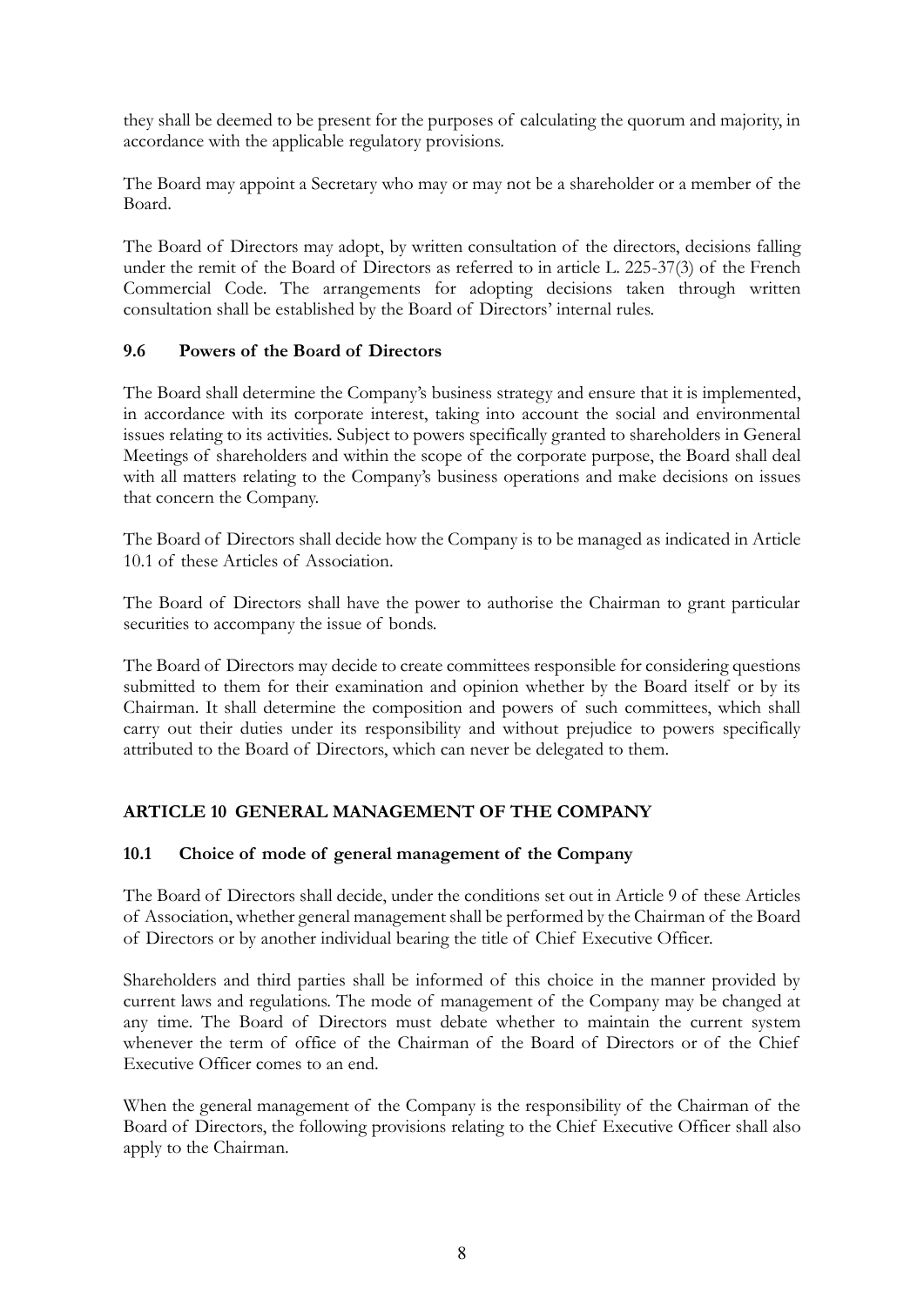# **10.2 Chief Executive Officer**

The Chief Executive Officer must always be a natural person, less than 65 years of age at the time of his appointment. When the Chief Executive Officer attains this age limit, he shall be deemed automatically to have resigned at the end of the Ordinary General Meeting called to approve the accounts for the previous financial year and held in the year in which the said age limit is attained.

He may always be re-elected.

The Chief Executive Officer may be chosen from among the Directors or elsewhere. In the event that he is not a Director, he shall take part in meetings of the Board of Directors with consultative status only, unless the Board decides otherwise by a simple majority.

In the event that the Chief Executive Officer is temporarily unable to act, the Board of Directors may delegate his powers to a Director.

Subject to limitations of an internal nature, unenforceable against third parties, which the Board of Directors may place on his powers by internal regulations, the Chief Executive Officer shall be invested with the broadest powers to act in all circumstances on behalf of the Company. He shall exercise these powers within the limitations of the corporate object and subject to any powers expressly attributed by law to General Meetings of shareholders and to the Board of Directors.

The Board of Directors shall determine the remuneration and term of office of the Chief Executive Officer. If applicable, such term of office may not exceed his term of office as a Director.

# **10.3 Chief Operating Officers**

On a proposal from the Chief Executive Officer, the Board of Directors may appoint a maximum of five Chief Operating Officers to assist him. Chief Operating Officers must always be natural persons. They may be chosen from among the Directors or elsewhere.

By agreement with the Chief Executive Officer, the Board shall determine the extent and duration of the powers of Chief Operating Officers, which shall not exceed the powers and the term of office of the Chief Executive Officer. The Board shall determine the remuneration of each Chief Operating Officer.

In the event of termination of the term of office of the Chief Executive Officer, Chief Operating Officers shall, in the absence of decision to the contrary by the Board of Directors, remain in office until the appointment of a new Chief Executive Officer.

Chief Operating Officers may be re-elected and shall be subject to the same age limit as the Chief Executive Officer.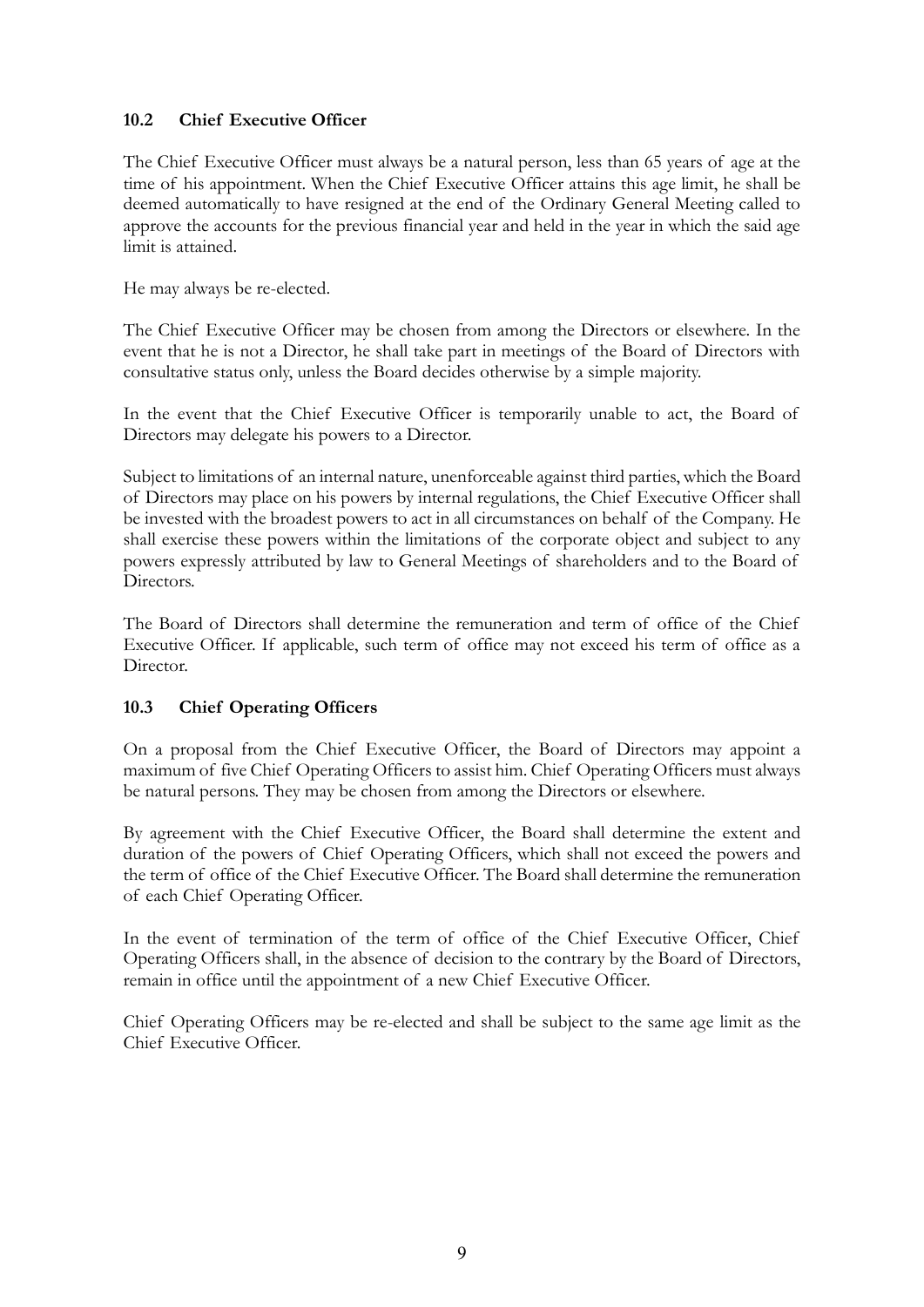# **ARTICLE 11 ADVISERS (CENSEURS)**

The Board of Directors may, at the proposal of the Chairman, appoint one or more advisers (*censeurs*), who are natural or legal persons chosen from among its shareholders or otherwise.

The Board defines their mission as provided by law and Company Articles. Advisers may take part in the work of committees set up by the Board of Directors.

The Board of Directors determines the length of their term of office, which can be terminated at any time. Advisers may be re-appointed.

Advisers are called to meetings of the Board of Directors, in which they participate in an advisory capacity, but their absence does not affect the validity of Board deliberations.

The compensation arrangements for the adviser(s) shall be determined by the Board of Directors, which may pay to them part of the compensation that shareholders in an Ordinary General Meeting have granted to members of the Board of Directors.

Advisers are bound by the same rules of confidentiality as Directors.

## **ARTICLE 12 GENERAL MEETINGS**

## **12.1 Participation in General Meetings**

Subject to the restrictions provided by law and regulations, every shareholder shall be entitled to attend General Meetings and to take part in the deliberations whether personally or through a proxy, regardless of the number of shares that he owns.

The right to attend General Meetings, in any form whatsoever, is conditional upon the accounting registration or book-entry transfer in the name of the shareholder or the authorized intermediary registered on his behalf, under the conditions and within the time limits provided for in current legislation.

Any shareholder wishing to vote by post or by proxy must have filed a proxy voting form, postal voting form or equivalent single document at the registered office or at any other place indicated in the notice of meeting within the time limits and according to the conditions provided for in current legislation. The Board of Directors may, for any General Meeting, shorten this period by way of a general decision for the benefit of all shareholders.

In the event of a decision to this effect by the Board of Directors, mentioned in the notice of meeting, shareholders may, subject to the conditions and time limits provided by law and regulations, send their proxy form and postal voting form by any means of telecommunication, including electronic means, that allow their identification and whose nature and conditions are determined by current legislation.

## **12.2 Notice of General Meetings**

General Meetings shall be convened in the manner provided by law. Meetings shall take place at the registered office or at any other place in France or abroad specified in the notice of meeting.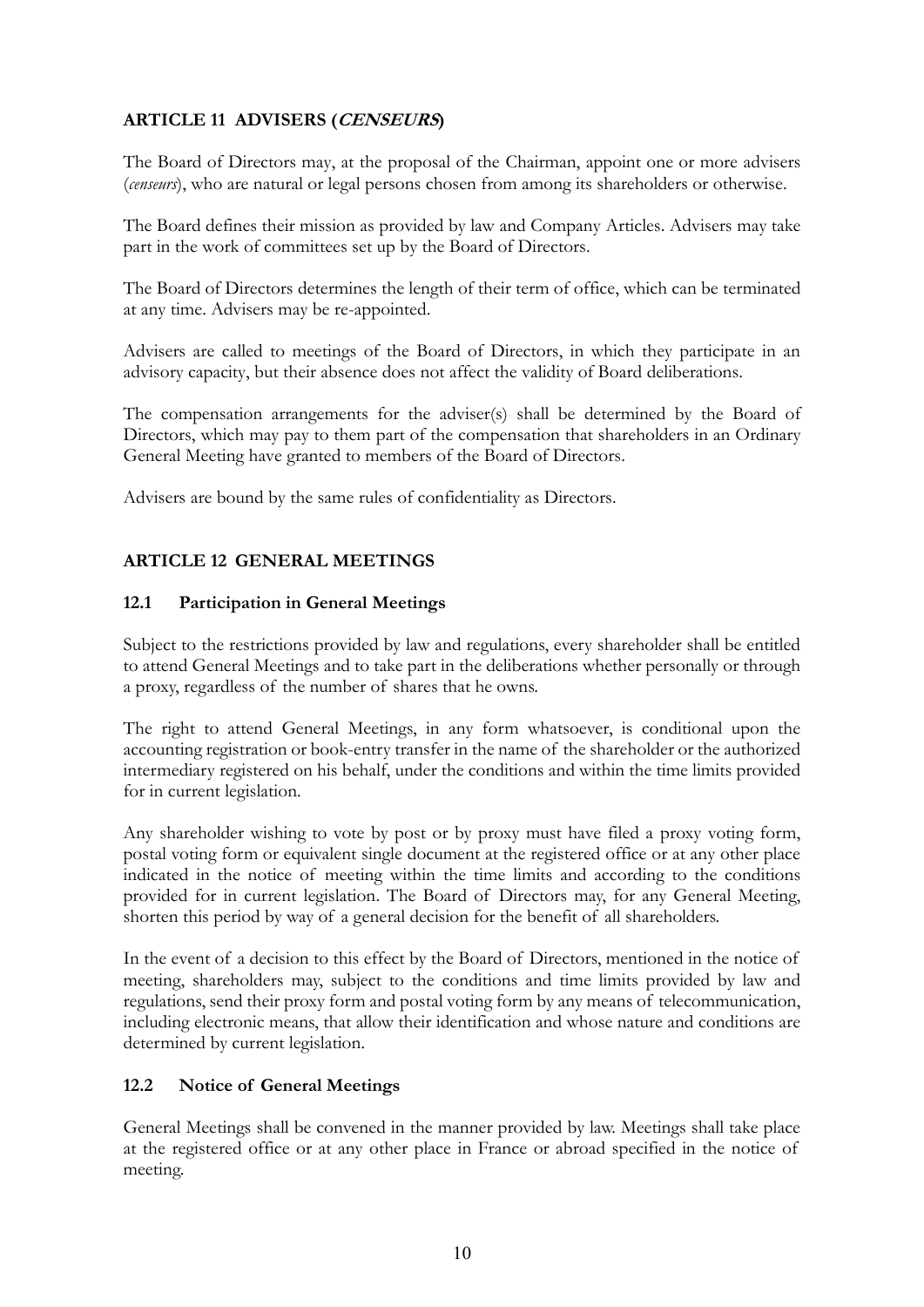# **12.3 Conduct of General Meetings**

General Meetings shall be chaired by the Chairman of the Board of Directors, or failing that, by the Vice-Chairman, or failing that, by a member of the Board of Directors specially nominated for that purpose by the Board. In default, the General Meeting shall elect a Chairman itself.

If the Board of Directors so permits in the notice of a General Meeting, any shareholder may participate in that meeting by videoconferencing or by electronic means of telecommunication or transmission under the conditions provided by the current law and regulations, and shall then be deemed to be present at the meeting for the purposes of calculating the quorum and majority.

An attendance register shall be kept in the manner provided by law.

## **12.4 Voting rights**

Subject to the applicable legal and regulatory restrictions, every member of the General Meeting shall be entitled to a number of votes equal to the number of shares that he owns or represents. In line with the option provided for under Article L. 22-10-46 of the French Commercial Code (*Code de commerce*), fully paid-up shares which have been in registered form for at least two years in the name of the same shareholder shall not enjoy double voting rights.

## **12.5 Resolutions and powers of General Meetings**

Ordinary and Extraordinary General Meetings shall have the powers attributed to them by law under the conditions as to quorum and majority provided by the provisions governing such meetings, respectively.

# **ARTICLE 13 AUDITORS**

One or more primary Statutory Auditors and, as the case may be, one or more alternate Statutory Auditors, shall be appointed and perform their audit assignments in accordance with the law and regulations in force.

# **ARTICLE 14 FINANCIAL YEAR**

The Company's financial year shall be of a duration of 12 months; it shall commence on 1 January of each year and end on 31 December of the same year.

# **ARTICLE 15 APPROPRIATION OF RESULTS**

The difference between the income and expenses for the financial year, after provisions, shall constitute the profit or loss for the financial year as shown in the income statement. 5% of the profit less any losses from previous years shall be deducted to fund the legal reserve. This deduction shall cease to be compulsory when the legal reserve has reached 1/10 of the authorised share capital. It shall be renewed when the reserve falls below that amount for any reason whatever.